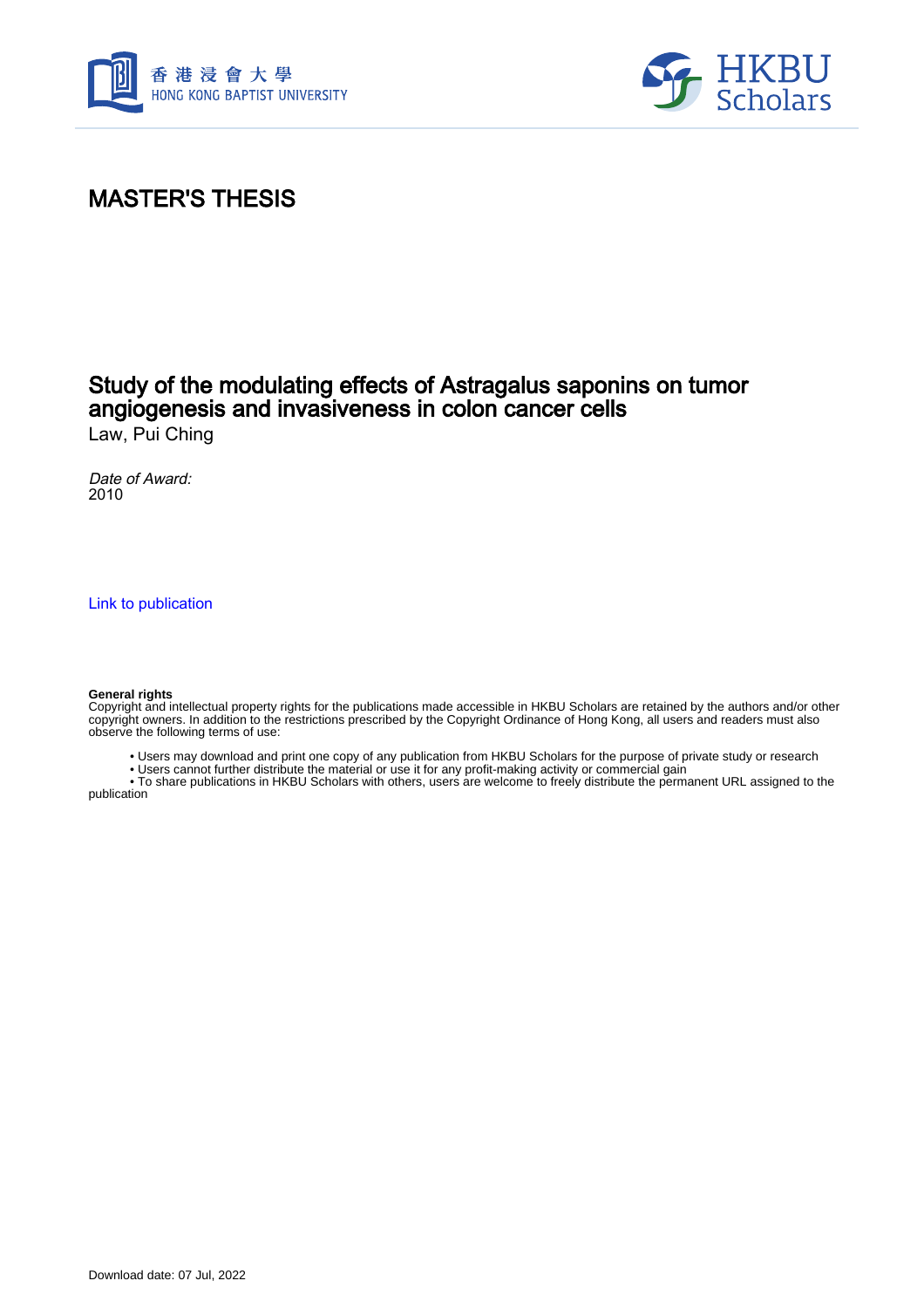# **Study of the Modulating Effects of Astragalus Saponins on Tumor Angiogenesis and Invasiveness in Colon Cancer Cells**

**LAW Pui Ching** 

### **A thesis submitted in partial fulfillment of the requirements**

**for the degree of** 

**Master of Philosophy** 

**Principal Supervisor: Dr. Joshua KO Ka Shun** 

**Hong Kong Baptist University** 

**June 2010**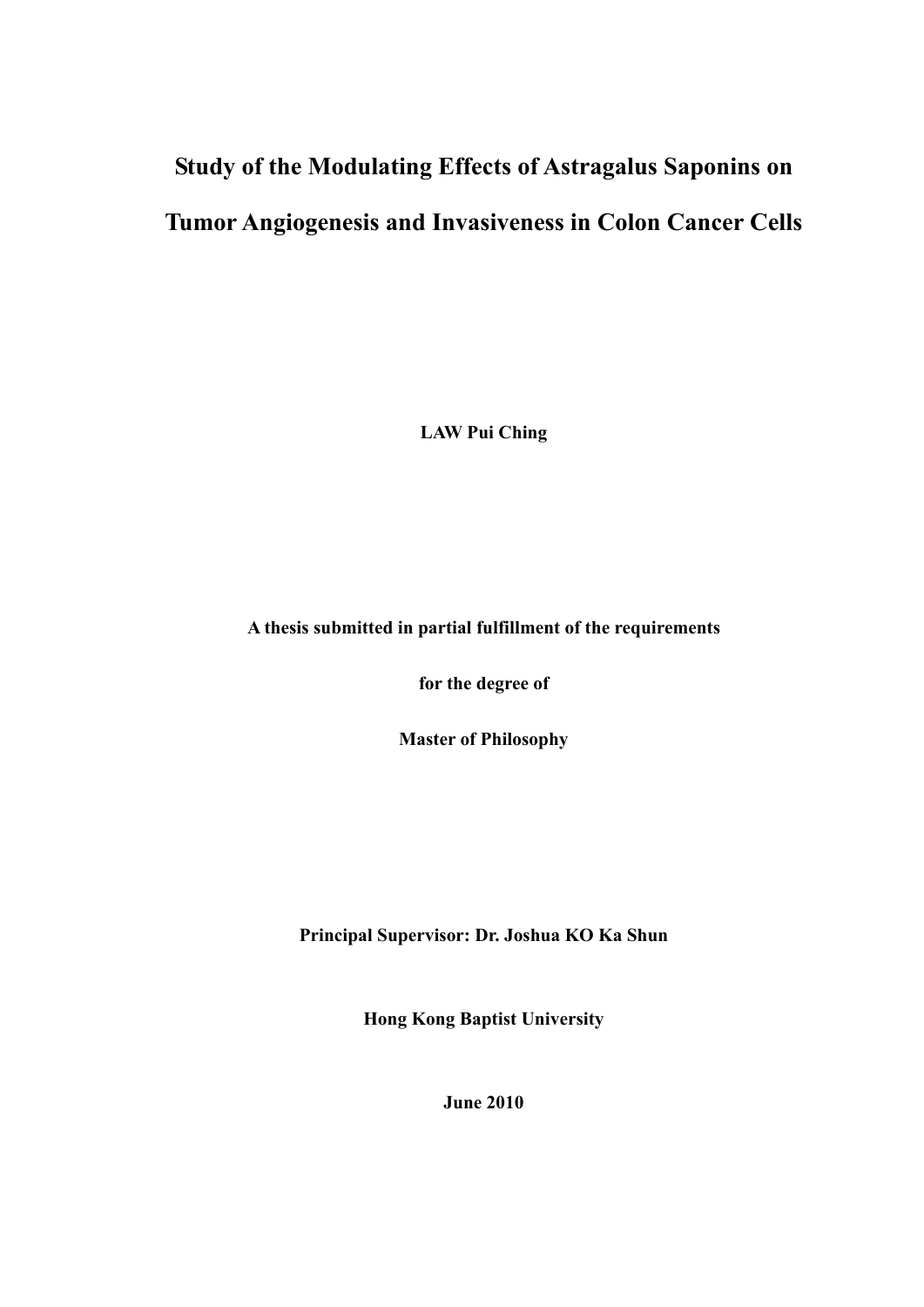### **ABSTRACT**

<span id="page-2-0"></span>Colorectal cancer is prone to develop into invasive cancer, while metastatic development is the major cause of cancer-related deaths. Astragalus saponins (AST) exhibit anti-carcinogenic effects in various cancer cell lines in our previous studies. Our latest findings indicate that AST could suppress tumor growth in nude mice xenograft of HT-29 colon cancer cells. The results were comparable to the conventional chemotherapeutic drug 5-FU with fewer adverse effects. Here, we attempted to further explore the *in vitro* and *in vivo* effects of AST on colon tumor progression.

AST (80 μg/ml) significantly inhibited the growth of HCT 116 cells by 75% after 72 h of treatment. Vascular endothelial growth factor (VEGF) and basic fibroblast growth factor (bFGF) are the key angiogenic growth factors for blood vessel formation and contribute to tumor angiogenesis. Matrix metallopeptidase, MMP-2 and MMP-9, which have been found to be elevated in colon cancer, are the collagen IV gelatinase responsible for the extracellular matrix (ECM) degradation that facilitate cell invasion. Our results revealed that AST could significantly downregulate the protein expression of these angiogenic factors and invasive molecules. Some signaling molecules involved in PI3K/AKT/mTOR pathway were also examined. AST increased PTEN expression, decreased the phosphorylation of Akt and its downstream target, mTOR. Rapamycin alone could reduce the protein expression of VEGF, bFGF, MMP-2 and MMP-9, while co-treatment of rapamycin and AST further decreased the expression. HIF-1 $\alpha$  is the key transcriptional activator of the VEGF gene and will be elevated under hypoxic conditions. In cobalt chloride (II)  $(CoCl<sub>2</sub>)$ -mimicked hypoxia, the induced HIF-1 $\alpha$  and VEGF in HCT 116 cells could be suppressed by AST and the effect was intensified with rapamycin co-treatment. In HCT 116 xengrafted nude mice model, tumor volume and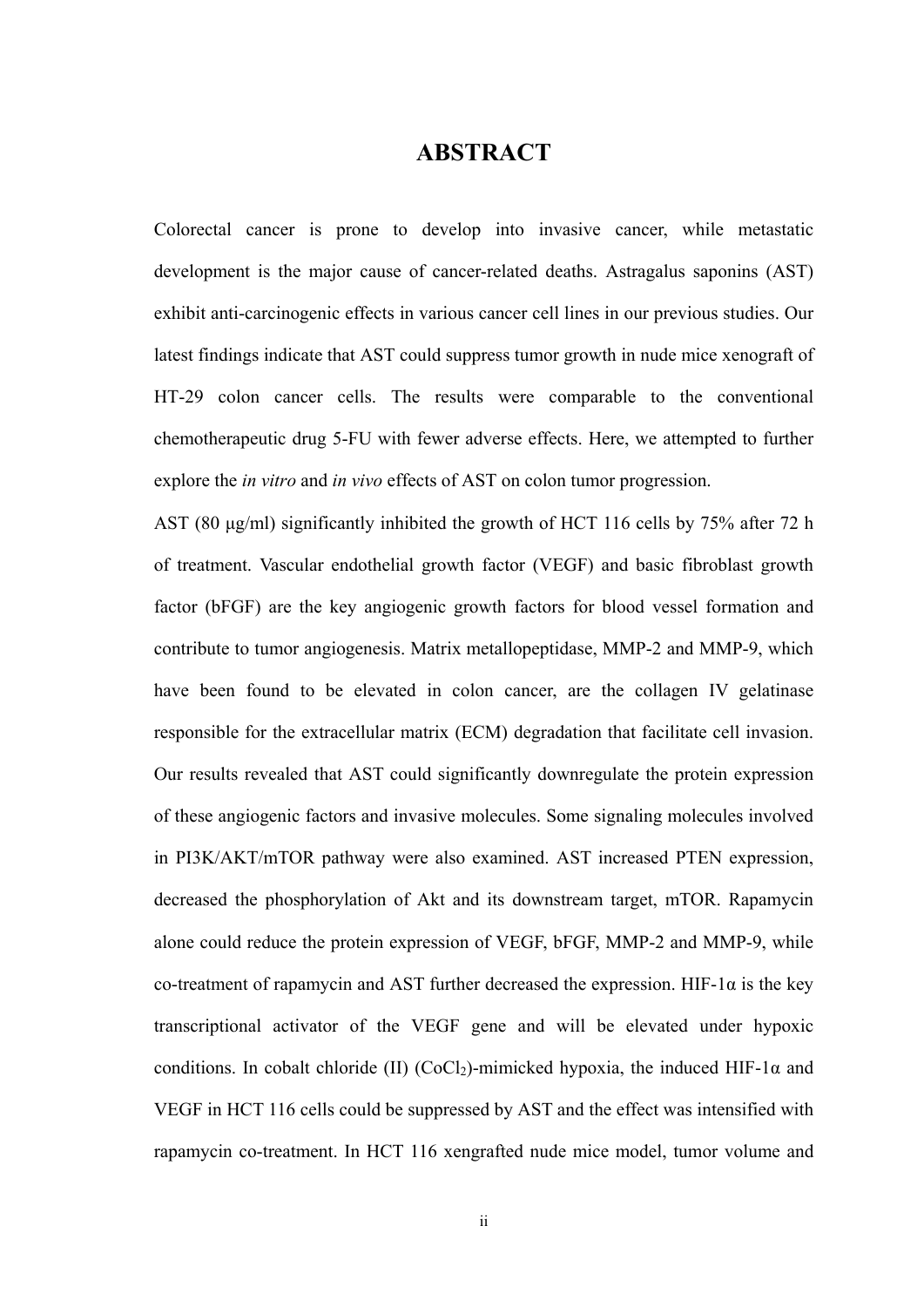tumor weight were found to be reduced by 42.7 % and 33.9 %, respectively, by AST treatment when compared to the control group. AST was found to markedly reduce the serum level of VEGF when compared to the control group. Immunohistochemical staining of the tumor sections also showed decreased VEGF expression in AST-treated group. The chemotherapeutic drug vinblastine (VBL) has been widely used for treating different human cancers and exhibited potential anti-carcinogenic effects in colon cancer cells in our pilot study. The therapeutic effects of the combined use of AST and VBL on colon cancer development were also investigated in the present study. The anti-invasion effects of AST were demonstrated using LoVo metastatic colon cancer cells. The number of invaded cells was decreased by AST treatment by using the cell invasion assay. AST also increased the localization of cadherin-catenin complex at the cell membrane, indicating that AST might hinder cell invasion by increasing cell-cell interaction. A splenic liver metastasis animal model was used to study the anti-metastatic effects of AST. A smaller extent of metastases was observed in the liver in AST-treated mice when compared to that in control animals. AST could also downregulate the expression of various metastasis-associated proteins and genes in the tumor-bearing liver biopsy.

In conclusion, our results suggest that AST could attenuate tumor progression of colon cancer through inhibition of angiogenesis, probably via downregulation of the AKT/mTOR signaling and inhibition of invasion by modulating the invasive factors.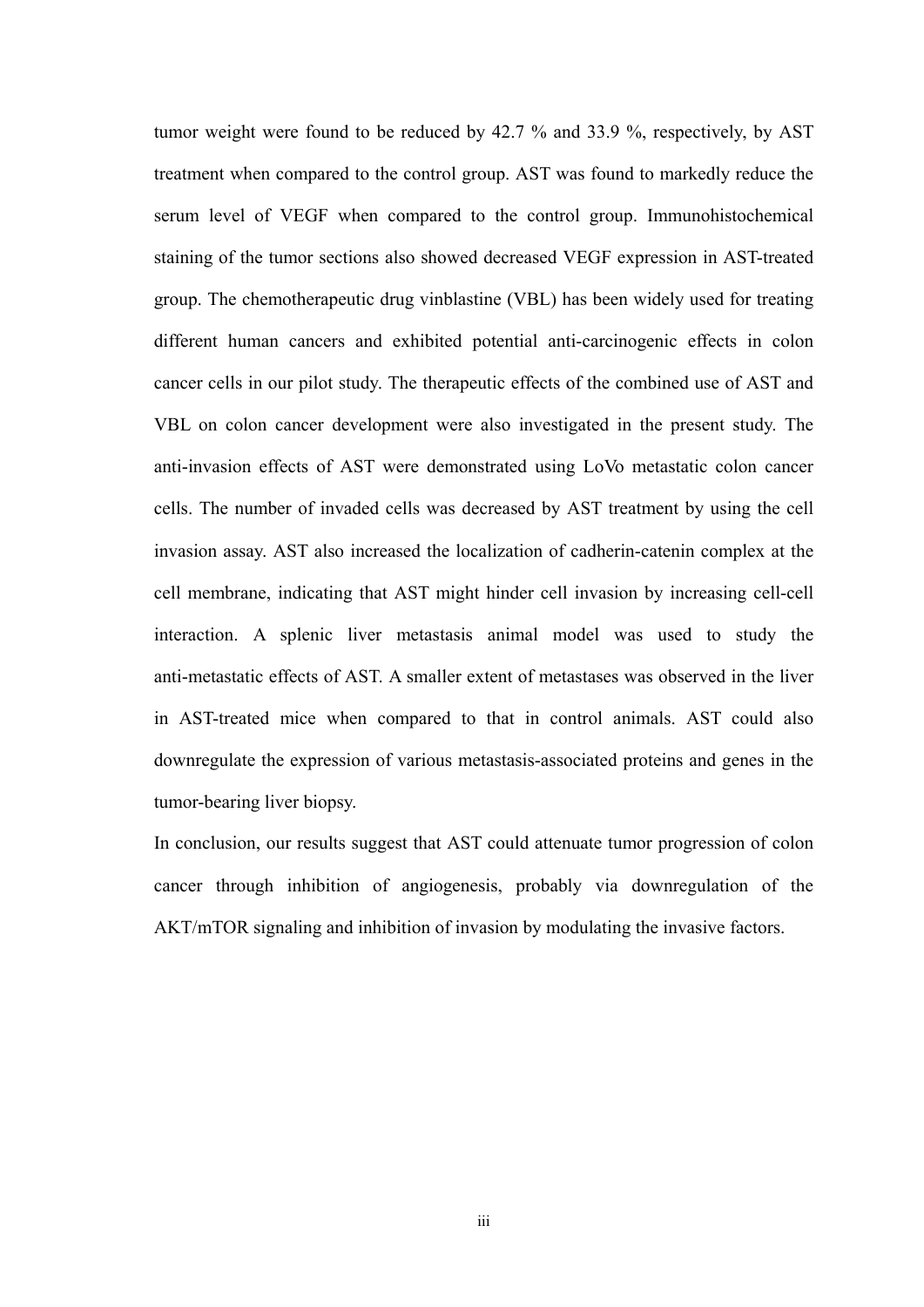## **TABLE OF CONTENTS**

<span id="page-4-0"></span>

| A.             |  |
|----------------|--|
| $\mathbf{B}$ . |  |
| C.             |  |
| D.             |  |
| Е.             |  |
|                |  |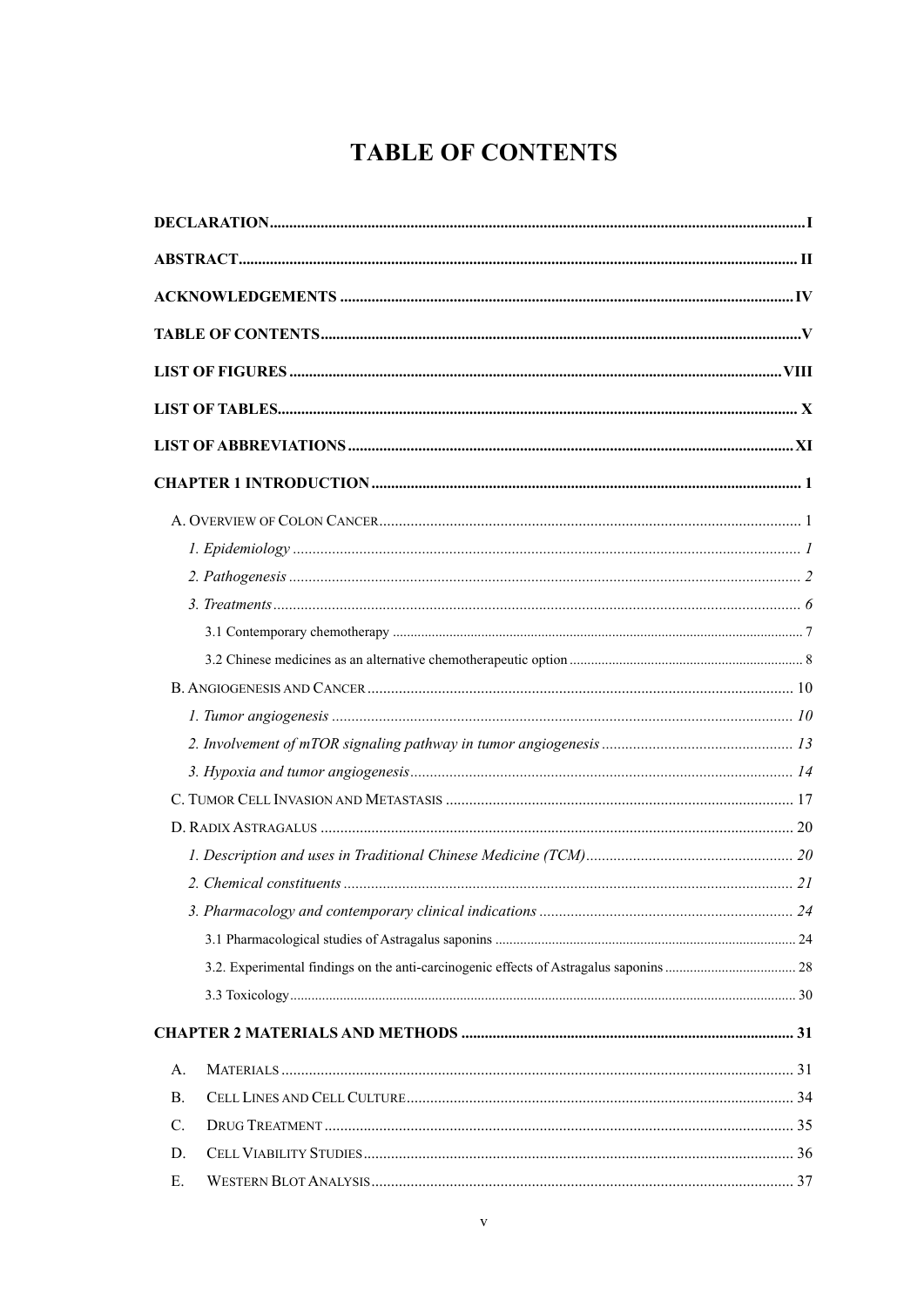| F.          |                 |                                                                                                      |  |
|-------------|-----------------|------------------------------------------------------------------------------------------------------|--|
| G.          |                 |                                                                                                      |  |
| Н.          |                 |                                                                                                      |  |
| I.          |                 |                                                                                                      |  |
| J.          |                 |                                                                                                      |  |
| Κ.          |                 |                                                                                                      |  |
| L.          |                 |                                                                                                      |  |
|             | M.              |                                                                                                      |  |
| N.          |                 |                                                                                                      |  |
|             | O.              |                                                                                                      |  |
|             |                 |                                                                                                      |  |
|             | A.              |                                                                                                      |  |
| <b>B.</b>   |                 | WESTERN BLOT ANALYSIS OF ANGIOGENIC AND INVASIVENESS-RELATED PROTEINS IN HCT 116                     |  |
|             |                 |                                                                                                      |  |
| $C_{\cdot}$ |                 |                                                                                                      |  |
|             |                 | 1. Effect of AST on different signaling molecules involved in PI3K/AKT/mTOR pathway 60               |  |
|             |                 | 2. Additional inhibitory effect of co-treatment of AST and rapamycin in HCT 116 cells on bFGF,       |  |
|             |                 |                                                                                                      |  |
|             | D.              |                                                                                                      |  |
|             |                 | 1. Study of HIF-1a and VEGF expression under CoCl <sub>2</sub> -mimetic hypoxic condition 64         |  |
|             |                 | 2. Combined effect of AST and rapamycin on HIF-1a and VEGF under CoCl <sub>2</sub> -mimetic hypoxic  |  |
|             |                 |                                                                                                      |  |
| Е.          |                 | COMBINED EFFECTS OF AST AND CHEMOTHERAPEUTIC DRUGS ON COLON CANCER 69                                |  |
|             | $\mathcal{I}$ . | Study of the combined effects of AST and VBL on the growth and apoptosis of HCT 116 cells 69         |  |
|             |                 | 2. Study of the combined effect of AST and VBL on the angiogenic and invasive factors in HCT         |  |
|             |                 |                                                                                                      |  |
|             | 3.              | Combined effects of AST and chemotherapeutic drugs on anti-angiogenesis in nude mice                 |  |
|             |                 |                                                                                                      |  |
|             |                 | 3.1 Effects of AST and chemotherapeutic drugs on tumor growth inhibition in HCT 116 xenografted nude |  |
|             |                 |                                                                                                      |  |
|             |                 | 3.2 Effects of AST and chemotherapeutic drugs on VEGF in HCT 116 xenografted nude mice 82            |  |
|             |                 | 3.3 Hematopoietic Effect of AST and chemotherapeutic drugs on Total White Blood Cells (WBC) 86       |  |
| F.          |                 |                                                                                                      |  |
|             |                 |                                                                                                      |  |
|             |                 |                                                                                                      |  |
| G.          |                 | ANTI-METASTATIC EFFECT OF AST IN A SPLENIC LIVER METASTASIS MODEL  91                                |  |
| Н.          |                 |                                                                                                      |  |
|             |                 |                                                                                                      |  |
|             |                 |                                                                                                      |  |